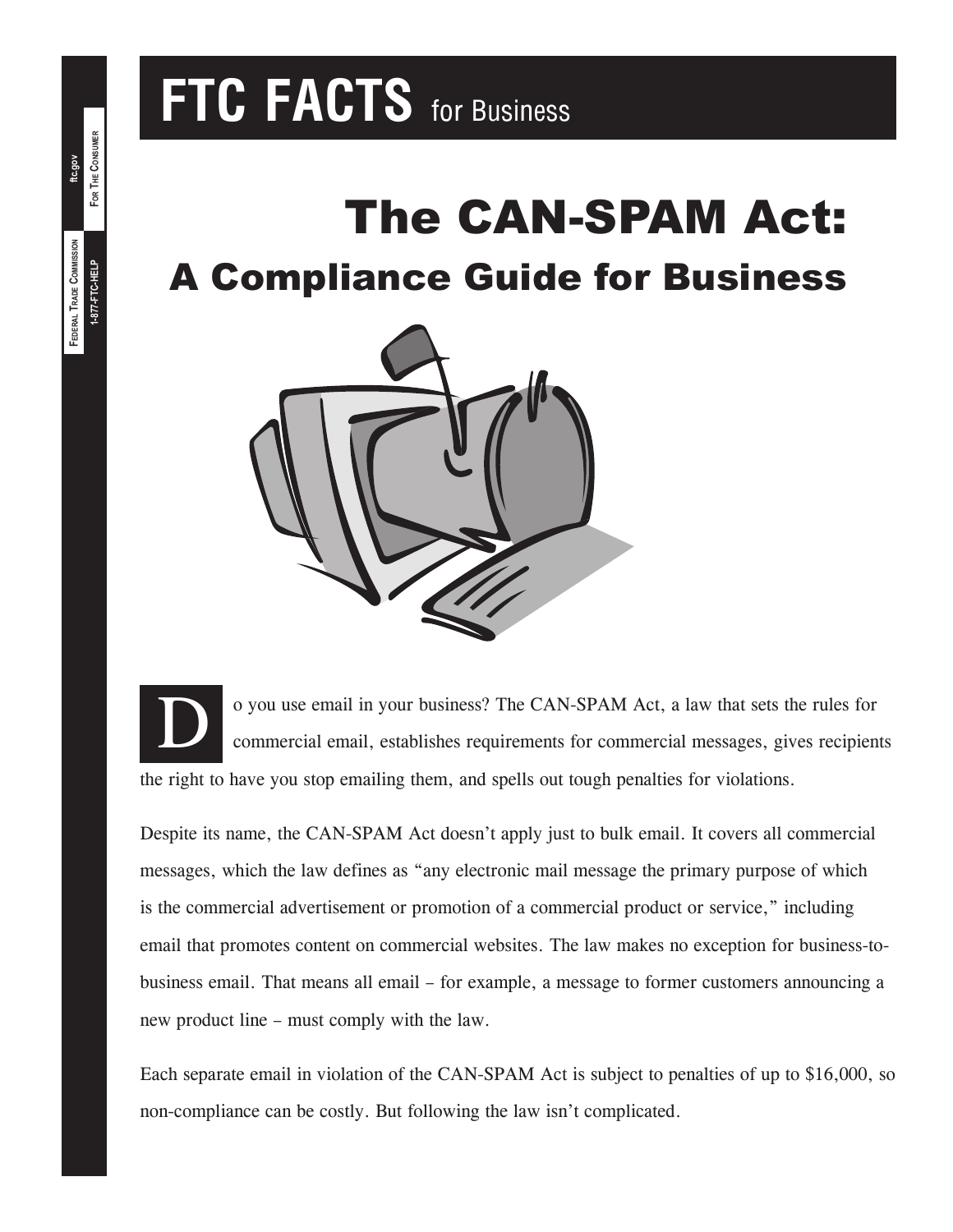#### Here's a rundown of CAN-SPAM's main requirements:

- **1. Don't use false or misleading header information**. Your "From," "To," "Reply-To," and routing information – including the originating domain name and email address – must be accurate and identify the person or business who initiated the message.
- **2. Don't use deceptive subject lines.** The subject line must accurately reflect the content of the message.
- **3.Identify the message as an ad.** The law gives you a lot of leeway in how to do this, but you must disclose clearly and conspicuously that your message is an advertisement.
- **4. Tell recipients where you're located.** Your message must include your valid physical postal address. This can be your current street address, a post office box you've registered with the U.S. Postal Service, or a private mailbox you've registered with a commercial mail receiving agency established under Postal Service regulations.
- **5. Tell recipients how to opt out of receiving future email from you.** Your message must include a clear and conspicuous explanation of how the recipient can opt out of getting email from you in the future. Craft the notice in a way that's easy for an ordinary person to recognize, read, and understand. Creative use of type size, color, and location can improve clarity. Give a return email address or another easy Internetbased way to allow people to communicate their choice to you. You may create a menu to allow a recipient to opt out of certain types of messages, but you must include the option to stop all commercial messages from you. Make sure your spam filter doesn't block these opt-out requests.
- **6. Honor opt-out requests promptly.** Any opt-out mechanism you offer must be able to process opt-out requests for at least 30 days after you send your message. You must honor a recipient's opt-out request within 10 business days. You can't charge a fee, require the recipient to give you any personally identifying information beyond an email address, or make the recipient take any step other than sending a reply email or visiting a single page on an Internet website as a condition for honoring an opt-out request. Once people have told you they don't want to receive more messages from you, you can't sell or transfer their email addresses, even in the form of a mailing list. The only exception is that you may transfer the addresses to a company you've hired to help you comply with the CAN-SPAM Act.
- **7. Monitor what others are doing on your behalf.** The law makes clear that even if you hire another company to handle your email marketing, you can't contract away your legal responsibility to comply with the law. Both the company whose product is promoted in the message and the company that actually sends the message may be held legally responsible.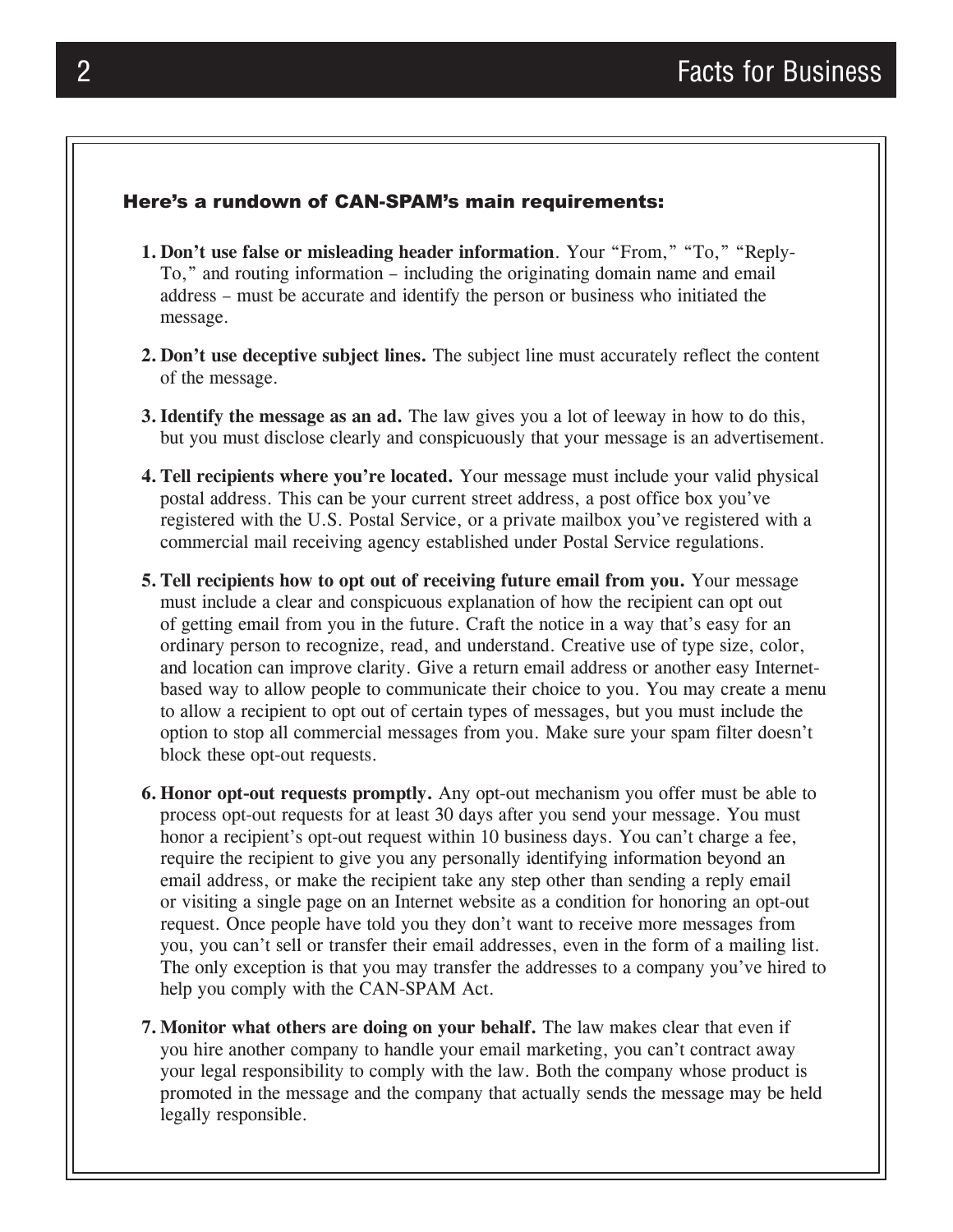#### Need more information?

Here are the answers to some questions businesses have had about complying with the CAN-SPAM Act.

#### *Q. How do I know if the CAN-SPAM Act covers email my business is sending?*

A. What matters is the "primary purpose" of the message. To determine the primary purpose, remember that an email can contain three different types of information:

- Commercial content which advertises or promotes a commercial product or service, including content on a website operated for a commercial purpose;
- Transactional or relationship content which facilitates an already agreed-upon transaction or updates a customer about an ongoing transaction; and
- Other content which is neither commercial nor transactional or relationship.

If the message contains only commercial content, its primary purpose is commercial and it must comply with the requirements of CAM-SPAM. If it contains only transactional or relationship content, its primary purpose is transactional or relationship. In that case, it may not contain false or misleading routing information, but is otherwise exempt from most provisions of the CAN-SPAM Act.

#### *Q. How do I know if what I'm sending is a transactional or relationship message?*

A. The primary purpose of an email is transactional or relationship if it consists only of content that:

- facilitates or confirms a commercial transaction that the recipient already has agreed to;
- gives warranty, recall, safety, or security information about a product or service;
- gives information about a change in terms or features or account balance information regarding a membership, subscription, account, loan or other ongoing commercial relationship;
- provides information about an employment relationship or employee benefits; or
- delivers goods or services as part of a transaction that the recipient already has agreed to.

#### *Q. What if the message combines commercial content and transactional or relationship content?*

A. It's common for email sent by businesses to mix commercial content and transactional or relationship content. When an email contains both kinds of content, the primary purpose of the message is the deciding factor. Here's how to make that determination: If a recipient reasonably interpreting the subject line would likely conclude that the message contains an advertisement or promotion for a commercial product or service or if the message's transactional or relationship content does not appear mainly at the beginning of the message, the primary purpose of the message is commercial. So, when a message contains both kinds of content – commercial and transactional or relationship – if the subject line would lead the recipient to think it's a commercial message, it's a commercial message for CAN-SPAM purposes. Similarly, if the bulk of the transactional or relationship part of the message doesn't appear at the beginning, it's a commercial message under the CAN-SPAM Act.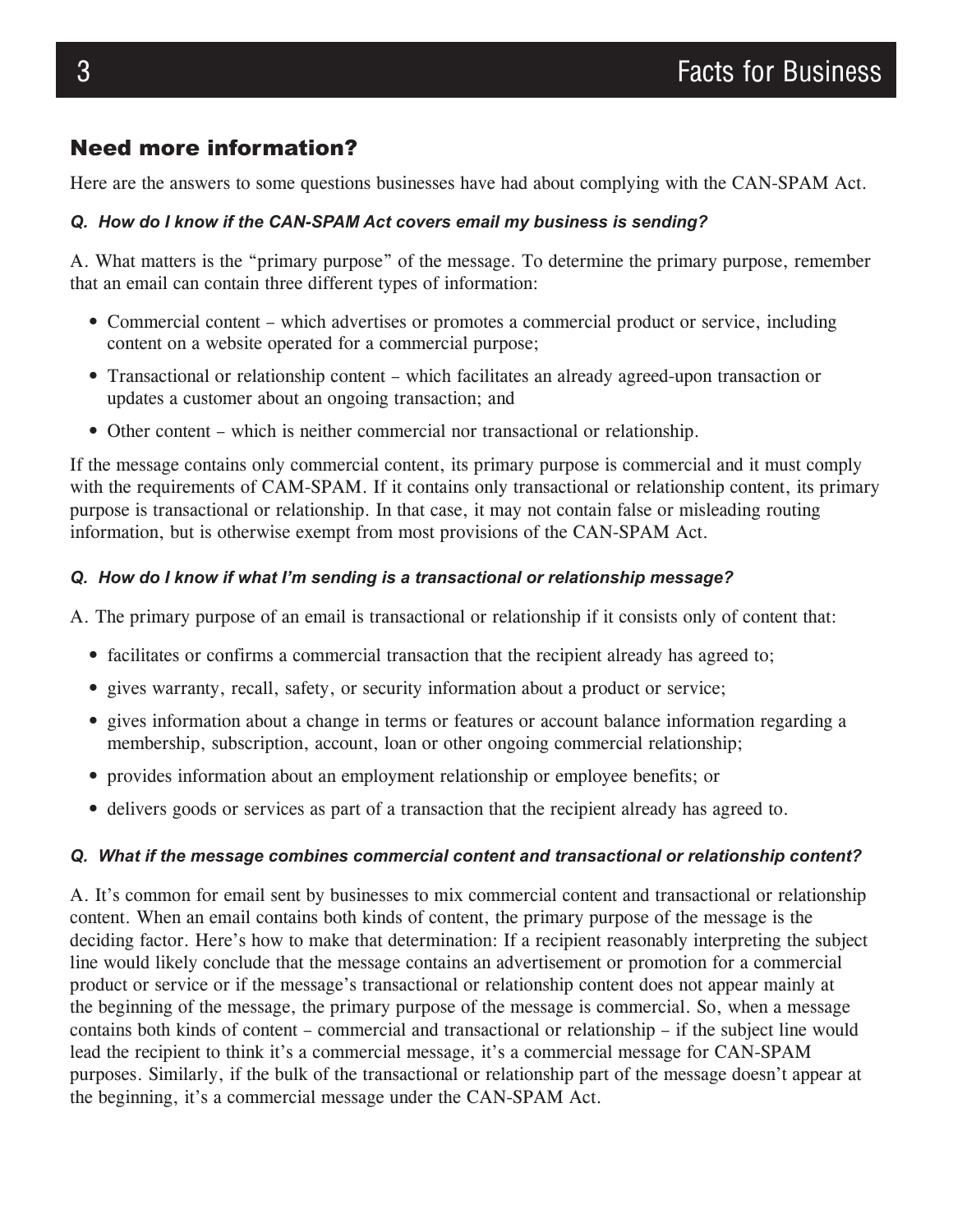### **4 Facts for Business**

Here's an example:

| <b>MESSAGE A:</b>                                                                                                                                                                                                                                                                                                                                   | <b>MESSAGE B:</b>                                                                                                                                                                                                                                                                                                                                                                                    |
|-----------------------------------------------------------------------------------------------------------------------------------------------------------------------------------------------------------------------------------------------------------------------------------------------------------------------------------------------------|------------------------------------------------------------------------------------------------------------------------------------------------------------------------------------------------------------------------------------------------------------------------------------------------------------------------------------------------------------------------------------------------------|
| <b>TO: Jane Smith</b>                                                                                                                                                                                                                                                                                                                               | <b>TO: Jane Smith</b>                                                                                                                                                                                                                                                                                                                                                                                |
| FR: XYZ Distributing                                                                                                                                                                                                                                                                                                                                | FR: XYZ Distributing                                                                                                                                                                                                                                                                                                                                                                                 |
| <b>RE: Your Account Statement</b>                                                                                                                                                                                                                                                                                                                   | <b>RE: Your Account Statement</b>                                                                                                                                                                                                                                                                                                                                                                    |
| We shipped your order of 25,000 deluxe<br>widgets to your Springfield warehouse on<br>June 1st. We hope you received them in<br>good working order. Please call our Customer<br>Service Office at (877) 555-7726 if any widgets                                                                                                                     | We offer a wide variety of widgets in the most<br>popular designer colors and styles - all at low,<br>low discount prices. Visit our website for our<br>exciting new line of mini-widgets!                                                                                                                                                                                                           |
| were damaged in transit. Per our contract, we<br>must receive your payment of \$1,000 by June<br>30th. If not, we will impose a 10% surcharge for<br>late payment. If you have any questions, please<br>contact our Accounts Receivable Department.                                                                                                 | Sizzling Summer Special: Order by June 30th<br>and all waterproof commercial-grade super-<br>widgets are 20% off. Show us a bid from one<br>of our competitors and we'll match it. XYZ<br>Distributing will not be undersold.                                                                                                                                                                        |
| Visit our website for our exciting new line of<br>mini-widgets!                                                                                                                                                                                                                                                                                     | Your order has been filled and will be delivered<br>on Friday, June 1st.                                                                                                                                                                                                                                                                                                                             |
| <b>MESSAGE A</b> is most likely a <i>transactional</i><br>or relationship message subject only to<br>CAN-SPAM's requirement of truthful routing<br>information. One important factor is that<br>information about the customer's account is<br>at the beginning of the message and the brief<br>commercial portion of the message is at the<br>end. | <b>MESSAGE B</b> is most likely a commercial<br>message subject to all CAN-SPAM's<br>requirements. Although the subject line is "Your<br>Account Statement" - generally a sign of a<br>transactional or relationship message - the<br>information at the beginning of the message is<br>commercial in nature and the brief transactional<br>or relationship portion of the message is at the<br>end. |

#### *Q. What if the message combines elements of both a commercial message and a message with content defined as "other"?*

A. In that case, the primary purpose of the message is commercial and the provisions of the CAN-SPAM Act apply if:

- A recipient reasonably interpreting the subject line would likely conclude that the message advertises or promotes a commercial product or service; and
- A recipient reasonably interpreting the body of the message would likely conclude that the primary purpose of the message is to advertise or promote a product or service.

Factors relevant to that interpretation include the location of the commercial content (for example, is it at the beginning of the message?); how much of the message is dedicated to commercial content; and how color, graphics, type size, style, etc., are used to highlight the commercial content.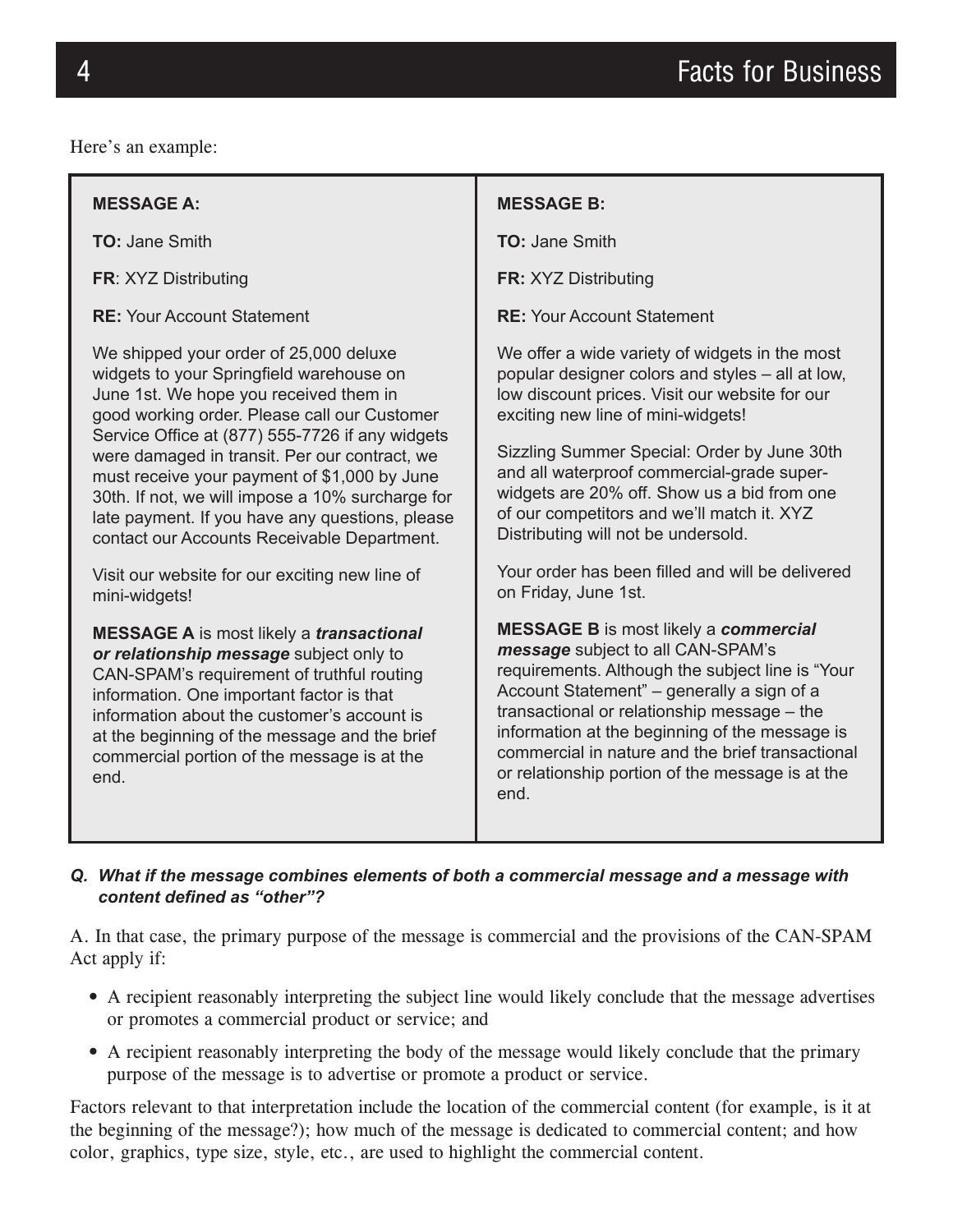#### *Q. What if the email includes information from more than one company? Who is the "sender" responsible for CAN-SPAM compliance?*

A. If an email advertises or promotes the goods, services, or websites of more than one marketer, there's a straightforward method for determining who's responsible for the duties the CAN-SPAM Act imposes on "senders" of commercial email. Marketers whose goods, services, or websites are advertised or promoted in a message can designate one of the marketers as the "sender" for purposes of CAN-SPAM compliance as long as the designated sender:

- meets the CAN-SPAM Act's definition of "sender," meaning that they initiate a commercial message advertising or promoting their own goods, services, or website;
- is specifically identified in the "from" line of the message; and
- complies with the "initiator" provisions of the Act for example, making sure the email does not contain deceptive transmission information or a deceptive subject heading, and ensuring that the email includes a valid postal address, a working opt-out link, and proper identification of the message's commercial or sexually explicit nature.

If the designated sender doesn't comply with the responsibilities the law gives to initiators, all marketers in the message may be held liable as senders.

#### *Q. My company sends email with a link so that recipients can forward the message to others. Who is responsible for CAN-SPAM compliance for these "Forward to a Friend" messages?*

A. Whether a seller or forwarder is a "sender" or "initiator" depends on the facts. So deciding if the CAN-SPAM Act applies to a commercial "forward-to-a-friend" message often depends on whether the seller has offered to pay the forwarder or give the forwarder some other benefit. For example, if the seller offers money, coupons, discounts, awards, additional entries in a sweepstakes, or the like in exchange for forwarding a message, the seller may be responsible for compliance. Or if a seller pays or give a benefit to someone in exchange for generating traffic to a website or for any form of referral, the seller is likely to have compliance obligations under the CAN-SPAM Act.

#### *Q. What are the penalties for violating the CAN-SPAM Act?*

A. Each separate email in violation of the law is subject to penalties of up to \$16,000, and more than one person may be held responsible for violations. For example, both the company whose product is promoted in the message and the company that originated the message may be legally responsible. Email that makes misleading claims about products or services also may be subject to laws outlawing deceptive advertising, like Section 5 of the FTC Act. The CAN-SPAM Act has certain aggravated violations that may give rise to additional fines. The law provides for criminal penalties – including imprisonment – for:

- accessing someone else's computer to send spam without permission,
- using false information to register for multiple email accounts or domain names,
- relaying or retransmitting multiple spam messages through a computer to mislead others about the origin of the message,
- harvesting email addresses or generating them through a dictionary attack (the practice of sending email to addresses made up of random letters and numbers in the hope of reaching valid ones), and
- taking advantage of open relays or open proxies without permission.